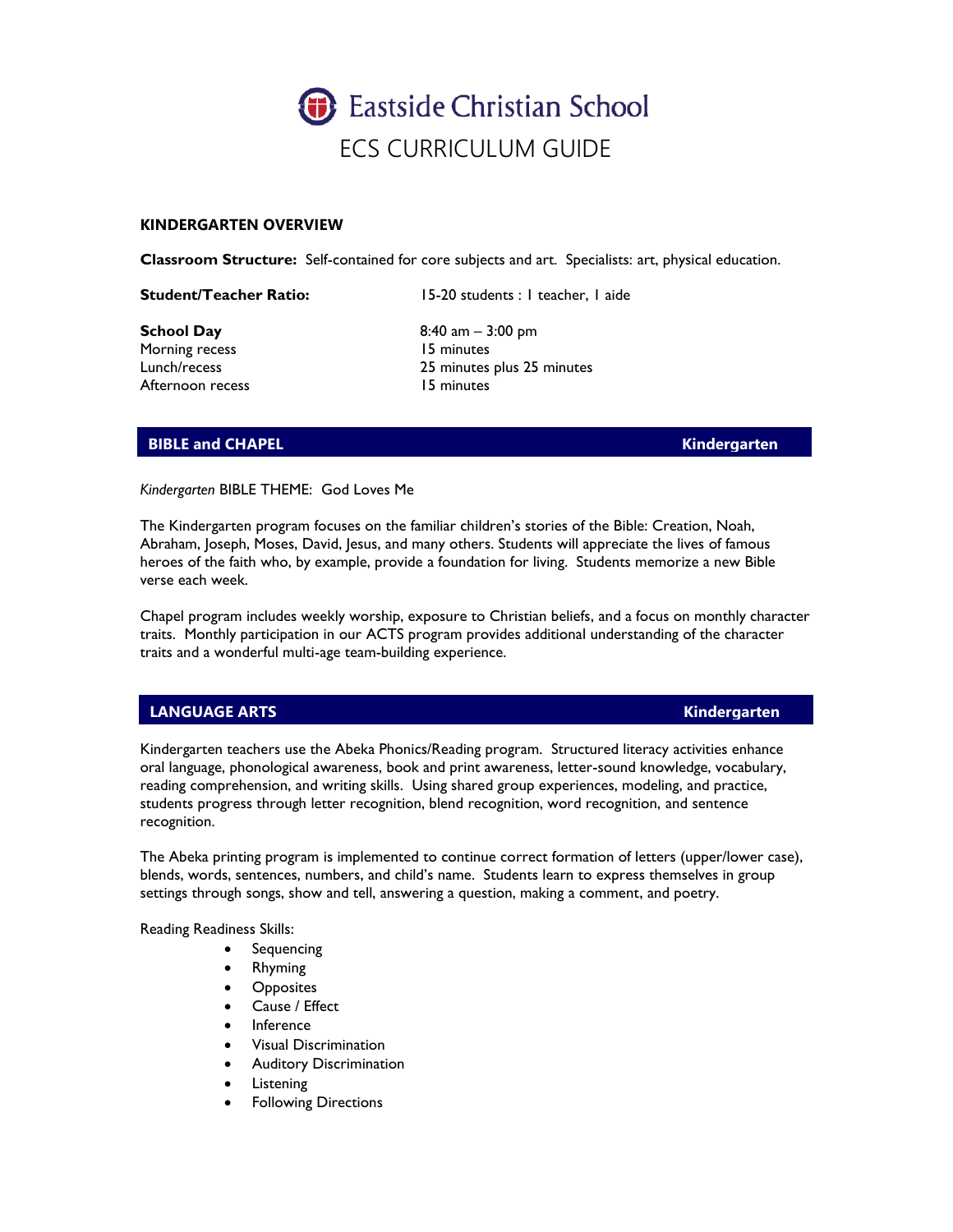- Visual Memory
- **Auditory Memory**
- Sight Vocabulary

### **MATH Kindergarten**

Emphasis is on recognition and use patterns, number values, measurement and spatial concepts, time measurement concepts, and denominations and use of coins. The students will gain an understanding of God's orderly system to solve problems.

Additional Math concept/skill strands:

- Position and Location
- Sorting and Classification
- Graphing and Patterning
- Solids and Shapes
- Using a Calendar
- Forming Numbers Correctly
- Adding and Subtracting
- Weight and Capacity
- Word problems
- Time
- **Money**

### **SCIENCE Kindergarten**

Kindergarten teachers use the Foss: Materials in our World curriculum. Students learn and investigate the following subjects:

- Plant Life
- **Seasons**
- **Weather**
- Trees
- The Five Senses (Our Body)
- **Earth Materials**

### **SOCIAL STUDIES Kindergarten**

Emphasis is on developing respect for others, appreciating holidays and their meaning from a Christian perspective, appreciating and learning about different cultures, developing respect for our country, our Christian heritage, and God's creation. These concepts are integrated into the language arts curriculum and other activities, such as field trips, art projects, and Chapel.